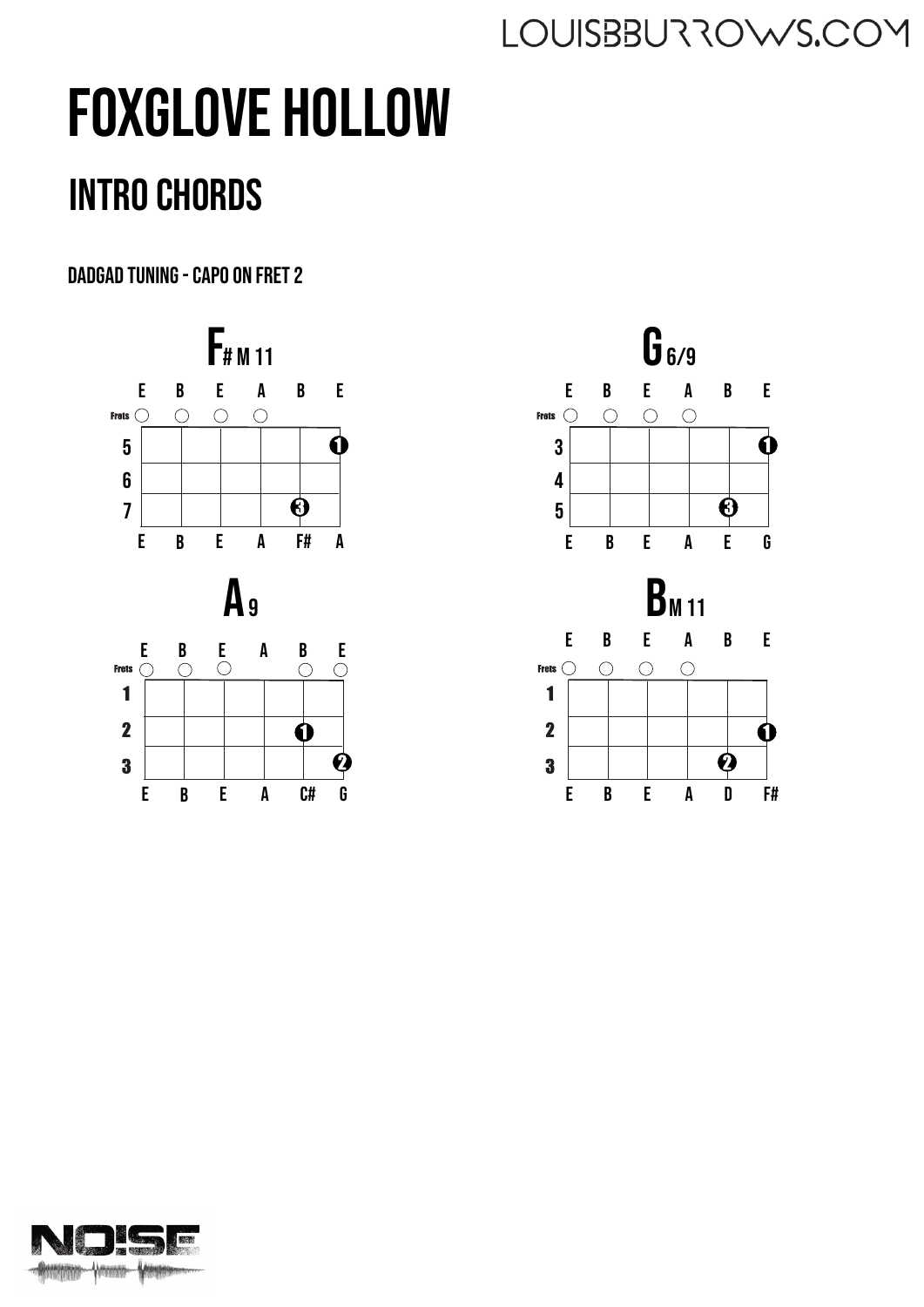## Foxglove Hollow Main chords

DADGAD tuning - Capo on Fret 2









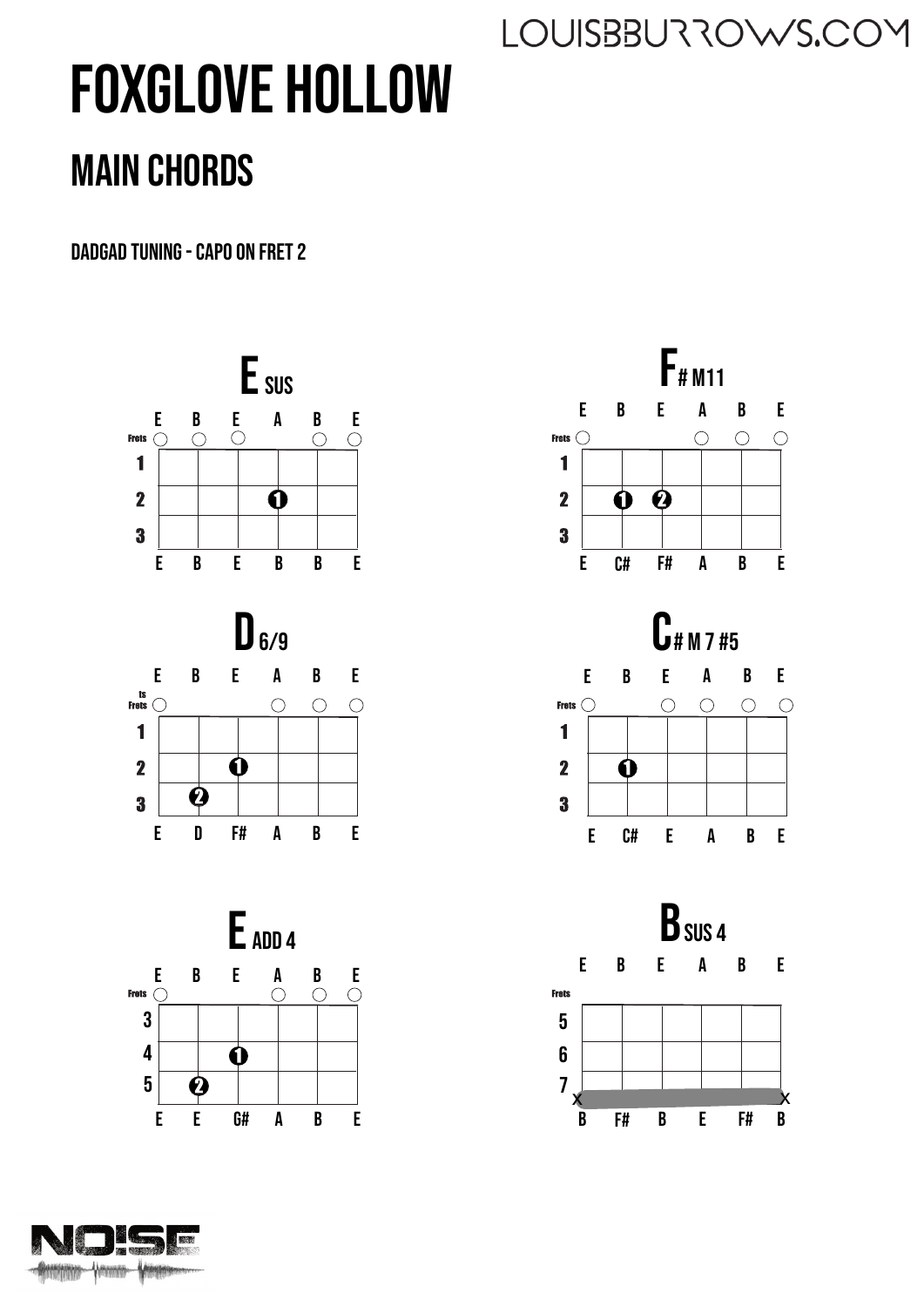## Foxglove Hollow

DADGAD tuning – Capo on fret 2

#### INTRO chords

#### **Stanza 1 (Em, F#m, D6/9, C#m) x4**

Between the birds and the bees, That's where she finds me. Whistling on the breeze As the sap flows fresh from the trees. Her poison is so sweet, Quickly brings me to my knees. Lay down next to me under our, Foxglove hollow

#### x 2 (Em, F#m, D6/9, C#m)

#### **Stanza 2 (Em, F#m, D6/9, C#m) x4**

.

Sun beat down upon, a grass filled meadow. as we searched on and on, For our small shred of shadow. We made our nest upon, The back of a black widow. Run away into my, Foxglove hollow.

x 2 (Em, F#m, D6/9, C#m)

#### **Stanza 3 (Em, F#m, D6/9, C#m) x4**

This could be your eden.

... You could be mine, my eve.

Run away into our, Humble foxglove abode.

...